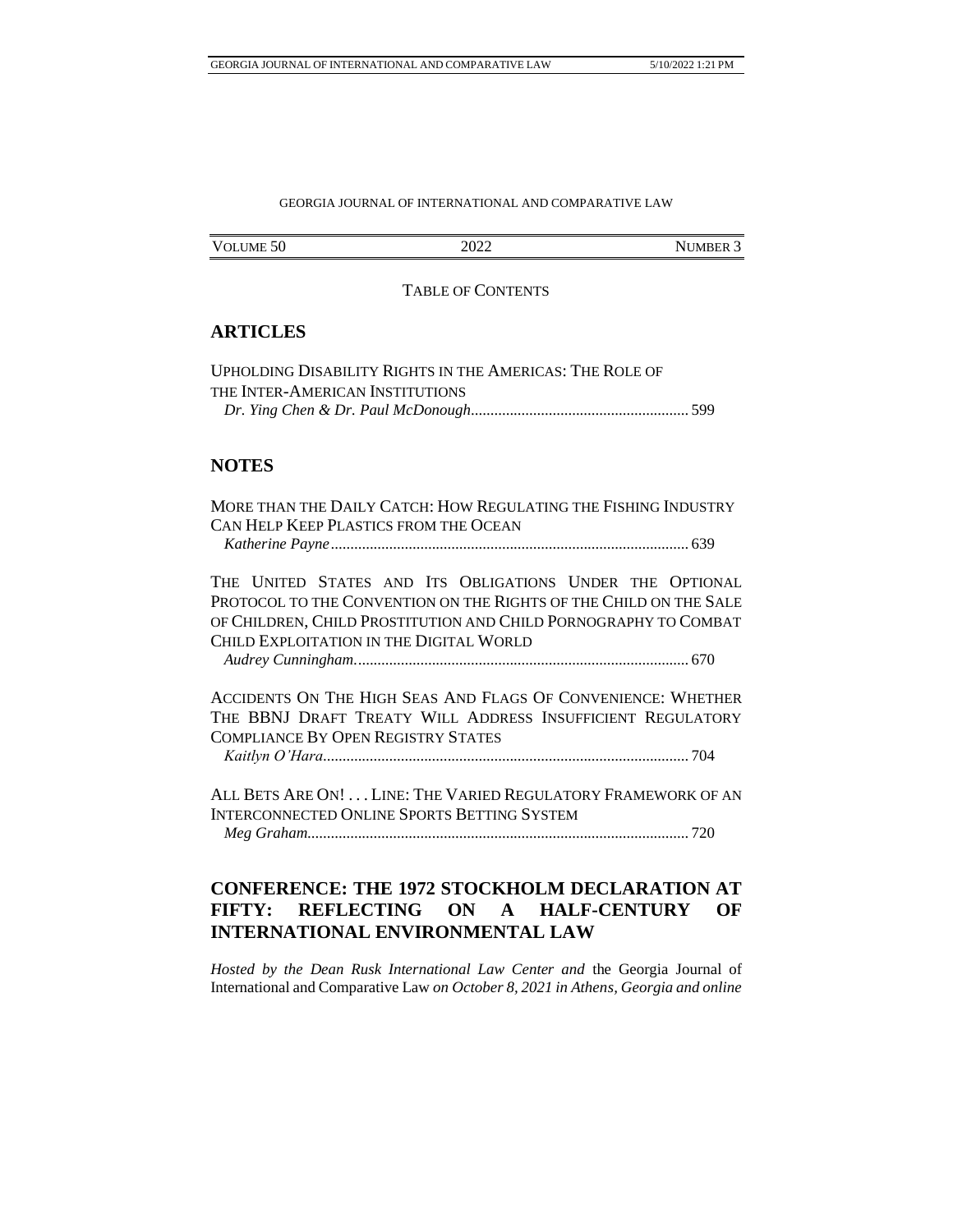| INTERNATIONAL ENVIRONMENTAL LAW AT ITS SEMICENTENNIAL:                                               |  |
|------------------------------------------------------------------------------------------------------|--|
| THE STOCKHOLM LEGACY                                                                                 |  |
| "IN COUNTLESS WAYS AND ON AN UNPRECEDENTED SCALE":<br>REFLECTIONS ON THE STOCKHOLM DECLARATION AT 50 |  |
| <b>LEGAL RIGHTS FOR RIVERS</b>                                                                       |  |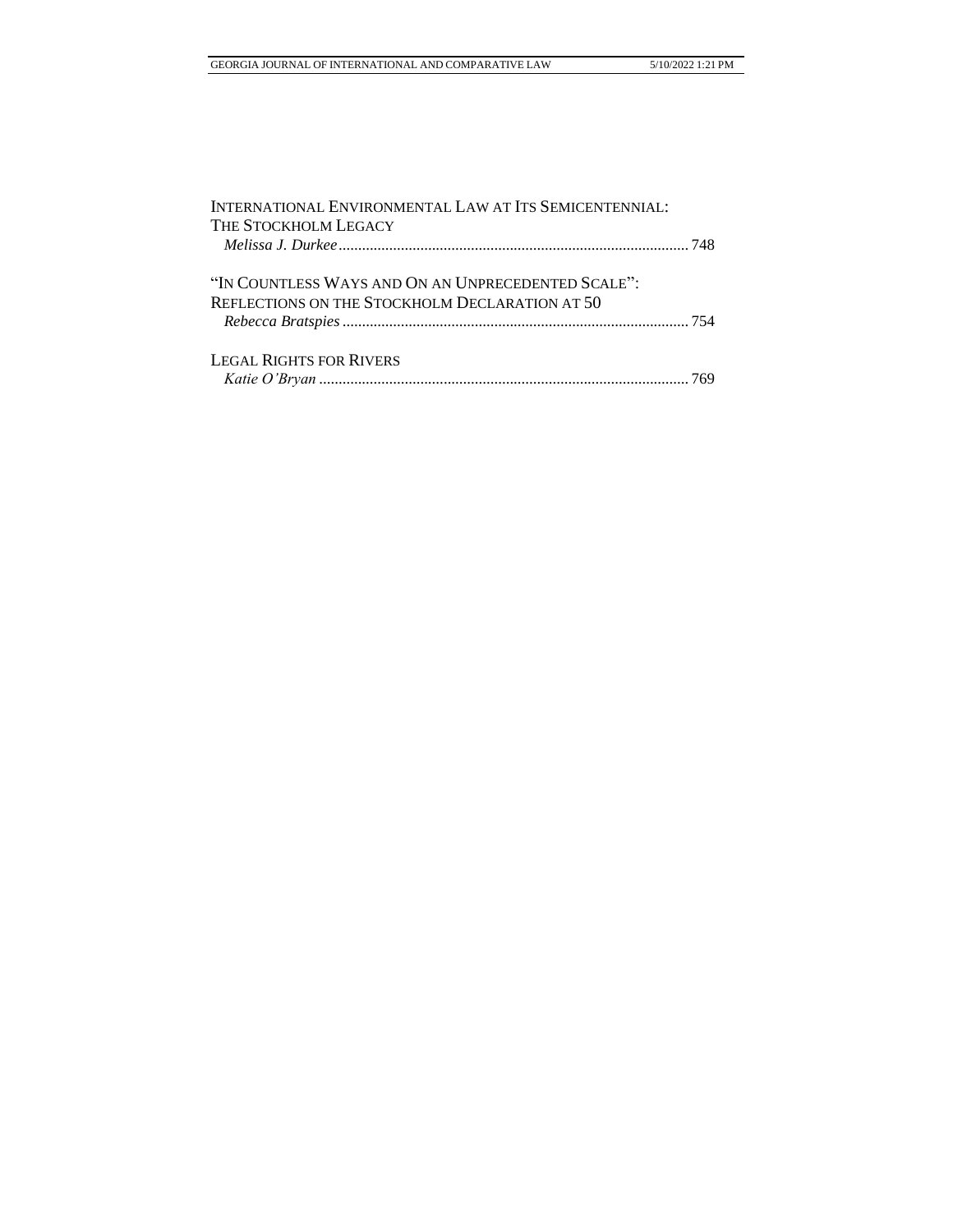## GEORGIA JOURNAL OF INTERNATIONAL AND COMPARATIVE LAW

# VOLUME 50 2022 NUMBER 3

### **EXECUTIVE BOARD**

2021–2022

*Editor-in-Chief* KIMBERLEE STYPLE

*Executive Editors* BENJAMIN BACIA EMMANUEL KYEI

*Executive Managing Editor* BENJAMIN SCOTT CAUSEY

*Executive Articles Editor* DAVIS M. WRIGHT

*Senior Articles Editor* ELLENANN CURCIO

TYERUS R. SKALA RICHMOND BAXTER WRINKLE *Executive Conference Editor*

COLE M. HARPER

*Senior Conference Editor* KATHERINE PAYNE *Executive Online Editor* MEGAN A. BAILEY

### **MANAGING BOARD**

*Conference Editors*

HALEY E. GLEERUP **BROOKS MCCOY** ANNA PARKS MUECKE

#### *Articles Editors*

MATTHEW MOORE AMBER D. PORTER SPENCER M. PRICE

*Notes Editors*

WARD EVANS MEG GRAHAM RORY HORDE MADISON IMMEL HARRISON LOFTIN TATIANA A. MOSBEY RILEY NICOLE RUPPEL SAMUEL STRICKLAND DANIEL ZIMMER

ALYSSA NELSON KAITLIN O'HARA JACOB SWANSTROM ANDREW VARAN CHRISTOPHER WEBB

LINDSEY KATHRYN ADAMS ALEXANDER STONE BALSER KEVIN WHITNEY BOYD AFRICA ARREANNA BUGGS RACHEL LEE BYERS ARADHANA CHANDRA GAVIN MICHAEL CHILDERS D. AARON COURT EMILY KAY CROWELL COLLIN MORGAN DOUGLAS VICTORIA MARIE HITEN PAUL ERIC HOTCHKISS

> *Faculty Advisor*  HARLAN G. COHEN

## **EDITORIAL BOARD**

TRISHA DENISE HYATT EDWIN FORD JENNINGS EMILY PATTERSON JOHNSON NICOLE DEMITRA KATAPODIS M. CLAIRE KIMBRELL JACOB NICHOLAS KOCH SOFIA MONTI KURTZ HAILEY SLOAN LAURIE FRANK GRIEVE LUMPKIN, IV SHEA RYAN MALONEY SARAH GRACE DAVIS MCCORD KATHLEEN MARIE MCGEAN

COPELENN CLARE MCMAHON NOAH CHRISTOPHER NIX R. SAM RALEY COURTNEY HILL ROBINSON ANNA CATHERINE SCARTZ ELLEN ELIZABETH SCOTT MALLORY LAUREN SOUTH SANTELA MICHELLE SPARKS CALEB WILLIAM THOMPSON MAHA SARWAR TOOR ELLEN THOMPSON WILLIAMS ARCHIE LOTANNA WILSON,JR.

*Publication Specialist*  KATIE MARIE VOYLES

*Senior Managing Editor* THOMAS DECATUR WHIDDON

*Executive Notes Editor* OLIVIA BENNETT LANDRUM

> *Senior Notes Editor* TREVOR ECK

JACK CHAMBERS ELIOT COSS AUDREY CAMILLE CUNNINGHAM

> ALLISON WELDON ADKINS AUSTIN ALBERTSON CHARLOTTE BERBETTE DANIEL O. BETTIS ALEXANDRIA CLARK